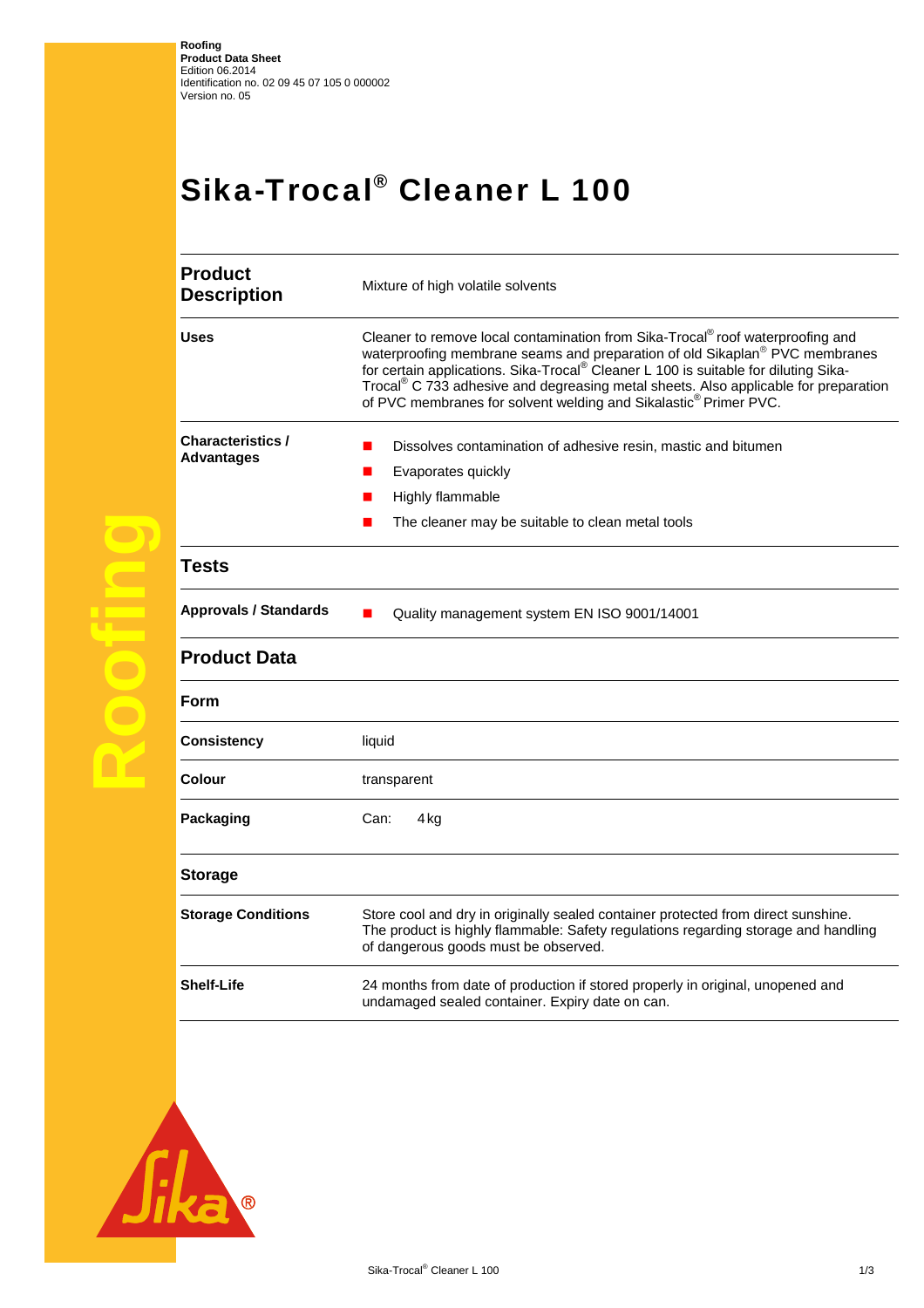| <b>Technical Data</b>                             |                                                                                                                                                                                                                                                                                                                                                                                                                                                                                        |
|---------------------------------------------------|----------------------------------------------------------------------------------------------------------------------------------------------------------------------------------------------------------------------------------------------------------------------------------------------------------------------------------------------------------------------------------------------------------------------------------------------------------------------------------------|
| <b>Chemical Basis</b>                             | Mixture of high volatile solvents                                                                                                                                                                                                                                                                                                                                                                                                                                                      |
| <b>Density</b>                                    | $0.9$ kg/l                                                                                                                                                                                                                                                                                                                                                                                                                                                                             |
| System<br><b>Information</b>                      |                                                                                                                                                                                                                                                                                                                                                                                                                                                                                        |
| <b>Processing</b><br><b>Requirements / Limits</b> |                                                                                                                                                                                                                                                                                                                                                                                                                                                                                        |
| <b>Ambient Temperature</b>                        | At least -30°C                                                                                                                                                                                                                                                                                                                                                                                                                                                                         |
| <b>Substrate Temperature</b>                      | At least -20°C                                                                                                                                                                                                                                                                                                                                                                                                                                                                         |
| Limits                                            | Dissolves thermoplastics not resistant to solvents (e.g. polystyrene, polycarbonate,<br>acrylics)<br>Do not use the cleaner to wash large areas of roof surface.                                                                                                                                                                                                                                                                                                                       |
| <b>Processing</b>                                 |                                                                                                                                                                                                                                                                                                                                                                                                                                                                                        |
| <b>Application Guidline</b>                       | Based on the valid installation instructions of the relevant roof waterproofing<br>membrane.                                                                                                                                                                                                                                                                                                                                                                                           |
| <b>Application Method</b>                         | Application as cleaner:<br>Sika-Trocal <sup>®</sup> Cleaner L 100 has high dissolution effect on textile colours and dirt. In<br>order to prevent discolorations on the membrane surface, it is recommended to<br>use white textiles as cleaning cloths. Spilled Sika-Trocal® Cleaner L 100 must be<br>soaked up with dry cloths immediately. Cleaner on the membrane surface must be<br>thoroughly evaporated prior to welding of seams or use of Sikalastic <sup>®</sup> Primer PVC. |
|                                                   | Application as adhesive dilutant:<br>See the Product Data Sheet of Sika-Trocal <sup>®</sup> C 733 for more information.                                                                                                                                                                                                                                                                                                                                                                |
| <b>Notes of Application /</b><br>Limits           | Sika-Trocal <sup>®</sup> Cleaner L 100 can reduce the seam quality and should only be used<br>on heavily soiled areas                                                                                                                                                                                                                                                                                                                                                                  |
|                                                   | Use solvent resistant gloves and eye protection glasses during application.<br>The least amount of cleaner attacks thermoplastic surfaces.<br>Sika-Trocal <sup>®</sup> Cleaner L 100 contains high volatile and flammable solvents.<br>Application in closed rooms is allowed only with sufficient room ventilation.                                                                                                                                                                   |
| <b>Important Remarks</b>                          | Residues of material will evaporate rapidly.                                                                                                                                                                                                                                                                                                                                                                                                                                           |
| <b>Tool Cleaning</b>                              | Tools and equipment must be cleaned immediately after use.                                                                                                                                                                                                                                                                                                                                                                                                                             |